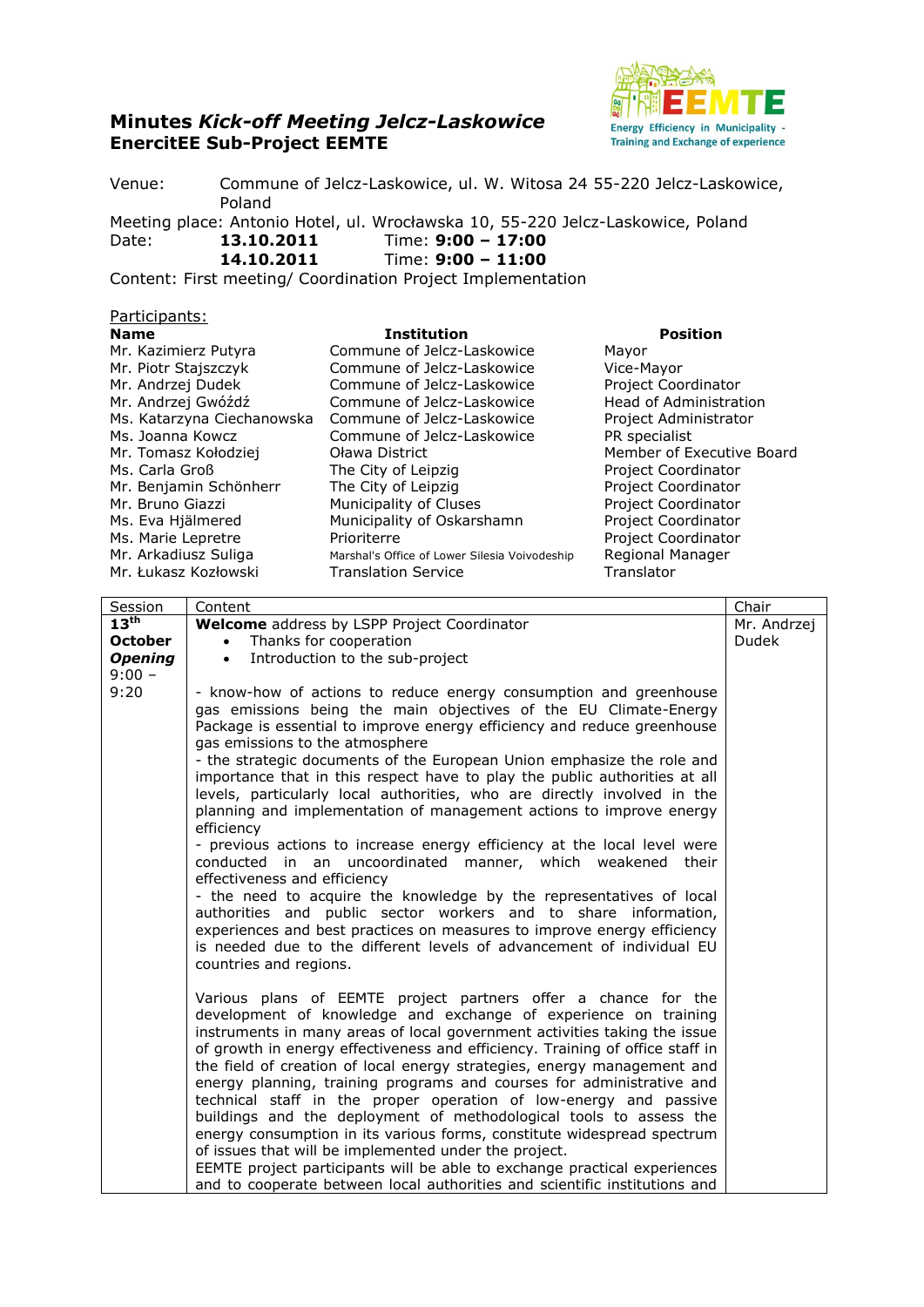|                          | other NGOs working for the development and promotion of knowledge in<br>the field of balanced development and energy efficiency.<br><b>Welcome</b> address by Mayor of Jelcz-Laskowice<br><b>Presentation LSPP Commune of Jelcz-Laskowice:</b><br>- town of Lower Silesia, located 22 km from Wrocław, 12 km from Oława,<br>23 km from Oleśnica<br>- comprises of 15 villages<br>- 22 000 inhabitants (city and villages)<br>- Special Economic Zone -the Wałbrzych Enterprise Zone - Invest Park<br>Sp. $z$ o.o. $-12$ companies<br>- major business is motorization and household appliances<br>- more than 1500 small private business companies - services<br>- good infrastructure, motorway nearby, good communication<br>enterprising inhabitants<br>- 10 000 employees in JELCZ S.A. - the automotive factory $\rightarrow$ 50 new<br>companies is one of the biggest success<br>- description of touristic leisure values<br>- one of the city with positive population growth/accommodation<br>problems<br>- thanks to EEMTE we want to precise plan for the future energy<br>supplying and more efficient energy consumption                                                                                                                                                                                                                                                                                                                                                       | Mr.<br>Kazimierz<br>Putyra  |
|--------------------------|-----------------------------------------------------------------------------------------------------------------------------------------------------------------------------------------------------------------------------------------------------------------------------------------------------------------------------------------------------------------------------------------------------------------------------------------------------------------------------------------------------------------------------------------------------------------------------------------------------------------------------------------------------------------------------------------------------------------------------------------------------------------------------------------------------------------------------------------------------------------------------------------------------------------------------------------------------------------------------------------------------------------------------------------------------------------------------------------------------------------------------------------------------------------------------------------------------------------------------------------------------------------------------------------------------------------------------------------------------------------------------------------------------------------------------------------------------------------------------------------------|-----------------------------|
| 01<br>$09:20 -$<br>10:35 | Presentation of region Lower Silesia (see video)<br>Presentation of Jelcz-Laskowice city:<br>-one of the latest town in Poland<br>-Jelcz-Laskowice has been rapidly developing mainly thanks to launched<br>over the last period investments aiming at making the life in the region<br>easier and more attractive<br>-Commune of Jelcz-Laskowice is a unit of mixed, municipal and rural<br>characterisctics<br>- It is located on motor and railway routes linking it with the centre of<br>Lower Silesia, nearby the international motorway A4 and the water route<br>of the river Odra<br>-Numerous monuments of architecture provide evidence as to the past of<br>the commune. The major ones include: Neo-Classicist palace in<br>Laskowice (today housing the Town and Commune Office) with a<br>surrounding park and farm buildings. In front of the park gate, on<br>pedestals of the gate, there are two metal lion figures - symbols of the<br>Saurma family<br>-Palace and park complex in Jelcz - now the Charity Mission at St.<br>Elisabeth's church in Wrocław<br>-the reserve "Łacha Jelcz" is an interesting place to visit, because the<br>growing there rare plant, water caltrop and the ruins of a medieval castle<br>-Special Economic Zone Invest Park Sp. z o.o. - in August 2001 turned<br>out to be a strong stimulus for prospective investors<br>- Training sessions in Communal Social Conservatory of the Ecology<br>Education in Chwałowice (our site visit) | Mr. Andrzej<br><b>Dudek</b> |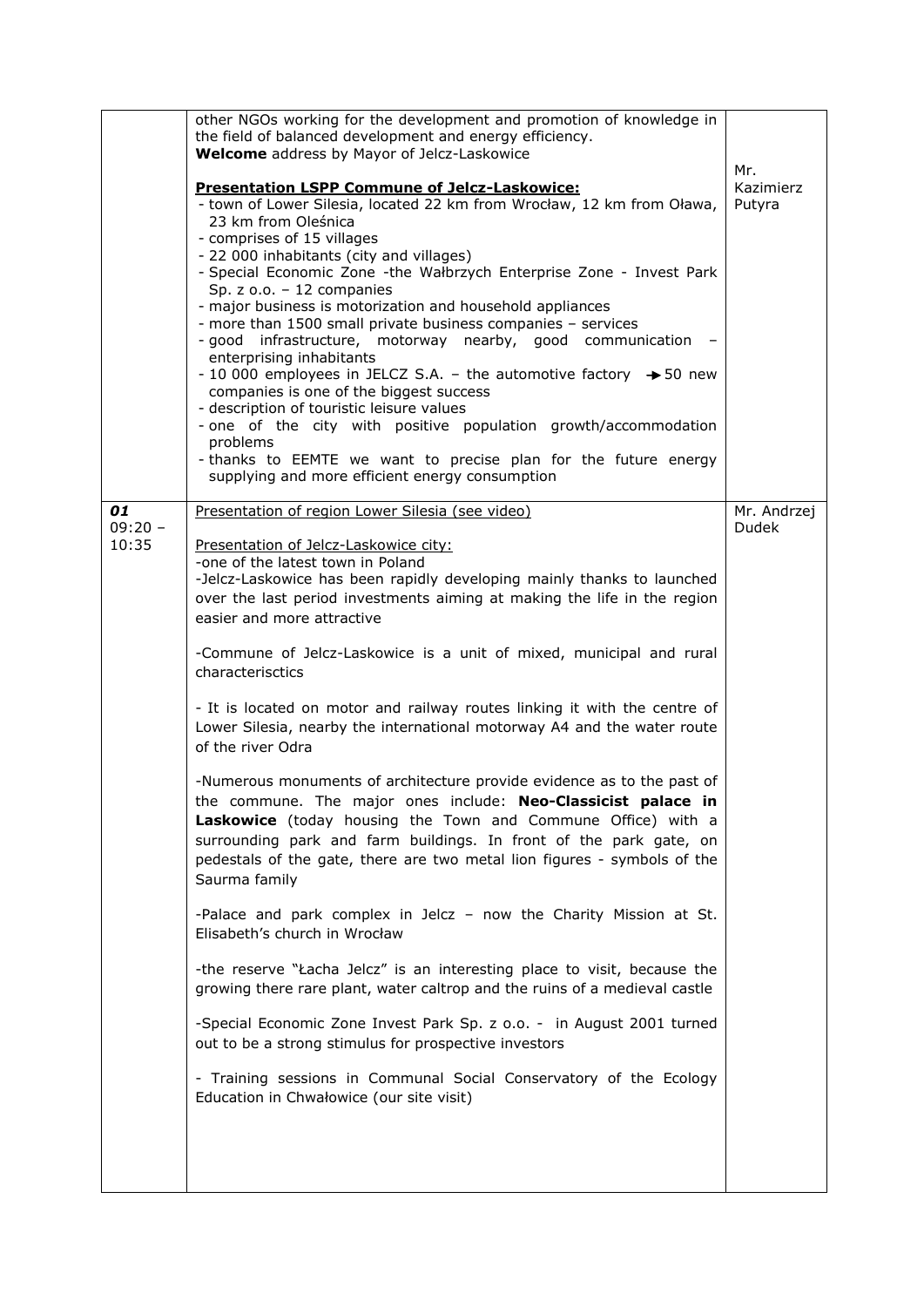| <b>Presentation SPP 2 City of Leipzig:</b>                                                                                            | Ms. Carla |
|---------------------------------------------------------------------------------------------------------------------------------------|-----------|
| - Leipzig - city of changes                                                                                                           | Groß      |
| - peaceful revolution in autumn 1989, courageous citizens demonstrated                                                                |           |
| in Leipzig for the reunification of East and West Germany                                                                             |           |
| - Carla showed and described changes in Leipzig                                                                                       |           |
| - Leipzig has got 13 Sister Cities in 4 continents. The major projects of                                                             |           |
| the cooperation with sisters cities are social projects, cooperation of                                                               |           |
| experts concerning culture, touristic and economic                                                                                    |           |
| - Carla showed examples for engagement in international networks:                                                                     |           |
| 1) Eurocities which is network of major European cities                                                                               |           |
| 2) Delice which is network of good food cities of the world                                                                           |           |
| 3) LUCI Association: Lighting Urban Community International                                                                           |           |
| International institutions means:                                                                                                     |           |
| · business support                                                                                                                    |           |
| · cultural understanding                                                                                                              |           |
| · language courses                                                                                                                    |           |
| • intercultural communication                                                                                                         |           |
| - the strategy is to improve the contacts and cooperation in fields such                                                              |           |
| as: logistic & services, automotive & suppliers, power & environment,                                                                 |           |
| healthcare & biotech, media & creativity                                                                                              |           |
| - there are a lot of research centres within a radius of about 150 km<br>- education in Leipzig - universities, colleges and schools: |           |
| University of Leipzig - established in 1409                                                                                           |           |
| <b>HHL Private School</b>                                                                                                             |           |
| - Leipzig means culture and it's open for visitors                                                                                    |           |
|                                                                                                                                       |           |
| <b>Structure of Municipality</b>                                                                                                      | Mr.       |
| Structure of city's Administration and Building Department (see                                                                       | Benjamin  |
| ppt)                                                                                                                                  | Schönherr |
| Political background:                                                                                                                 |           |
| -resolution of passive houses (City Council) 19 <sup>th</sup> March 2008: Standard                                                    |           |
| for passive houses for city owned and municipal used buildings                                                                        |           |
| -energy guideline, last updated (resolution of the City council 19 <sup>th</sup> April                                                |           |
| 2011) to be applied with new construction and modernization of                                                                        |           |
| communal buildings - reduction of $CO2$ and energy usage, more                                                                        |           |
| implementation of renewable energies                                                                                                  |           |
| -participation in European Energy Award (resolution of the City council                                                               |           |
| 19 <sup>th</sup> March 2008)                                                                                                          |           |
| -binding targets from communal climate alliances 1994, 2008 and 2010                                                                  |           |
| -energy balance of the communal buildings and installations from 1992                                                                 |           |
| to 2010 - target until 2020 compared to 2005 according to energy                                                                      |           |
| guideline is 45%<br>-CO <sub>2</sub> balance of the communal buildings in Leipzig - target until 2020                                 |           |
| compared to 2005 is 50%                                                                                                               |           |
| -examples what Leipzig do of energy consumption:                                                                                      |           |
| Renovation of the Wilhelm-Ostwald-School which is consistent to<br>٠                                                                  |           |
| passive house standards - there will be organize our meetings, pilot                                                                  |           |
| seminars; planning of consumption of the primary energies - reach                                                                     |           |
| with EEMTE and another projects                                                                                                       |           |
| Further passive houses according to passive standards: Pablo-Neruda-<br>$\bullet$                                                     |           |
| School, Erich-Kästner-School, Third School                                                                                            |           |
| Realization of energy saving measures - renewal of ventilation<br>$\bullet$                                                           |           |
| systems with>85% heat recovery, a lot of old houses and buildings-                                                                    |           |
| all offer low standard and it's important to retrofit them                                                                            |           |
| Buildings automation: optimization and securing of the cooperation of<br>$\bullet$                                                    |           |
| about 1300 buildings related technological systems/ installations in                                                                  |           |
| about 400 buildings - alarm management, evaluation of operational                                                                     |           |
| records, remote control/monitoring of systems and installations. The                                                                  |           |
| measures take a lot of money                                                                                                          |           |
| Power from renewable energies when purchasing electricity<br>$\bullet$                                                                |           |
| Photovoltaic system on a roof of the Franz-Mehring-School installed in<br>$\bullet$                                                   |           |
| 2008                                                                                                                                  |           |
| Citizen-funded solar power system on the roof of the Arwed-<br>٠                                                                      |           |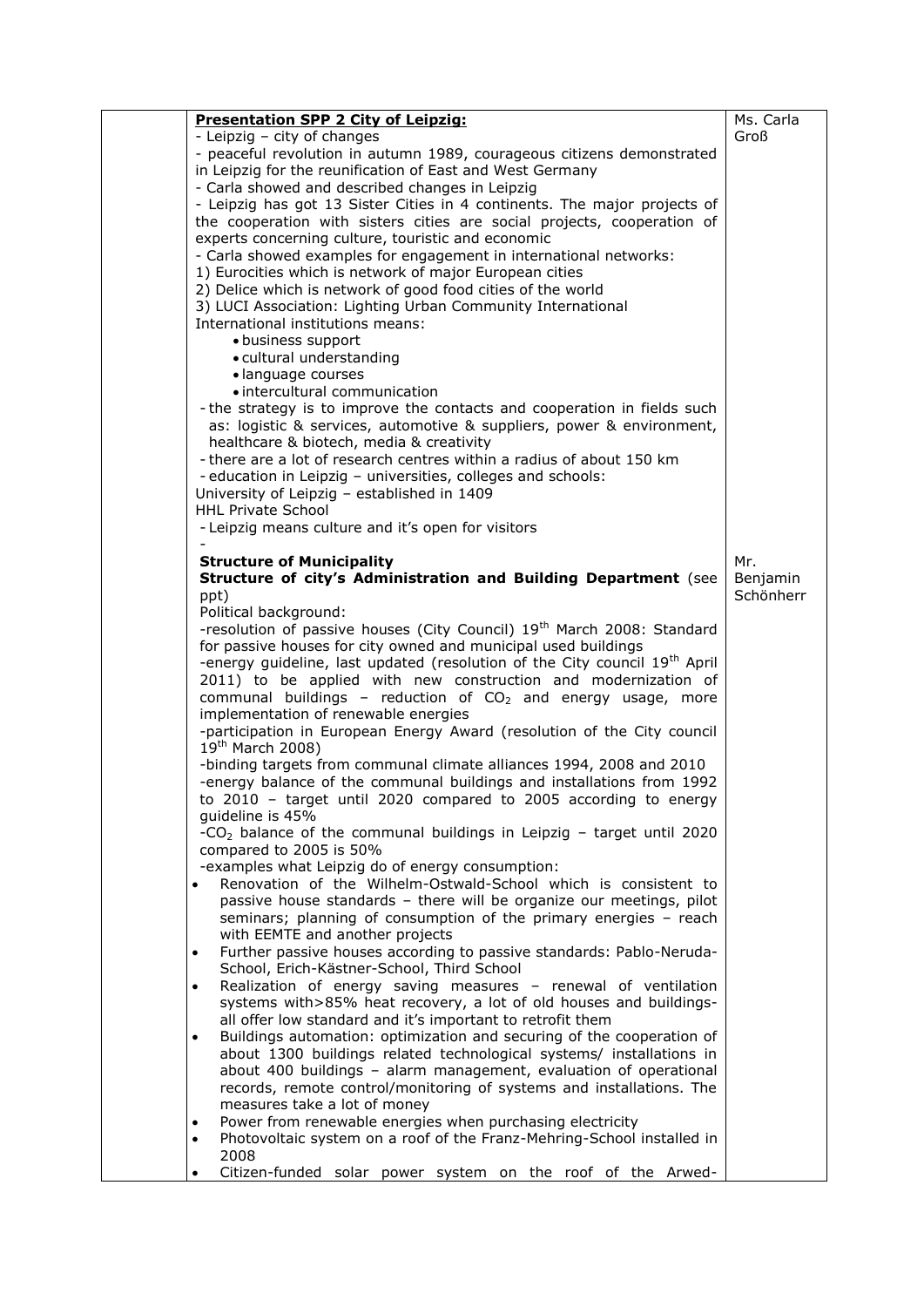| Rossbach-School installed in 2010<br>Pellet-boiler in the Neighbourhood-School<br>$\bullet$                                                                                                                                                                                                                                                                                                                                                                                                                                                                                                                                                                                                                                                                                                                                                                                                                                                                                                                                                                                                                                                                                                                             |                       |
|-------------------------------------------------------------------------------------------------------------------------------------------------------------------------------------------------------------------------------------------------------------------------------------------------------------------------------------------------------------------------------------------------------------------------------------------------------------------------------------------------------------------------------------------------------------------------------------------------------------------------------------------------------------------------------------------------------------------------------------------------------------------------------------------------------------------------------------------------------------------------------------------------------------------------------------------------------------------------------------------------------------------------------------------------------------------------------------------------------------------------------------------------------------------------------------------------------------------------|-----------------------|
| <b>Presentation SPP 3 Municipality of Cluses</b>                                                                                                                                                                                                                                                                                                                                                                                                                                                                                                                                                                                                                                                                                                                                                                                                                                                                                                                                                                                                                                                                                                                                                                        | Mr. Bruno<br>Giazzi   |
| Introduction of Cluses<br>-located between Leman lake and Mont-Blanc in the Rhone-Alpes, Arve<br>Valley<br>-20 000 inhabitants in the city<br>-town similar to Jelcz-Laskowice because of economical, technological<br>and industrial context<br>-an industrial city with specific knowledge based on Clock-Making (the<br>Museum of Clock-Making)<br>-a lot of small manufactures - high precision - parts of electronic,<br>automobile - décolletage - screw cutting<br>-a sustainable development program called Local Agenda 21 - working<br>with local authorities, local actors and citizens to laborate the diagnosis of<br>territory<br>-creation actions: 3 introduced actions in 6 strategic areas                                                                                                                                                                                                                                                                                                                                                                                                                                                                                                            |                       |
| Video presentation about climatic and economic challenges regarding<br>transportation energy and housing:<br><b>Extending solidarity</b><br>$\bullet$<br>Musiques en stock - multi-faced eco-event<br>$\bullet$<br>Environmentally friendly education and sustainable development<br>$\bullet$<br>education<br>• Responsible consumption<br>Preservation naturals resources and local environment<br>$\bullet$<br>Optimization waste collecting methods and recycling<br>$\bullet$<br>A local governance serving the citizens<br>- 500 employees work for Local Council, as a part of Local Agenda 21<br>each of them was trained-sustainable development: to learn efficient<br>ecological office stationery, car cooling etc. EE is int the top of the<br>program as a climate and mobility topics<br>- Musiques en stock want to working on EE on this event to make festival<br>supplies conscious of sustainable development. Firstly the Prioriterre<br>train 10 project managers - reduce carbon footprints, carbon balance,<br>recycling, measure electricity and water consumption to improve it<br>- Aim is to train 250 volunteers and disseminate knowledge to other<br>cities and municipalities in France |                       |
| <b>Presentation SPP 5 Prioriterre</b><br>-Prioriterre is based in Annecy - quite next to Switzerland<br>-Prioriterre is an Advice Centre for Energy, Water and Consumption in<br>general<br>-giving advices to the whole population of Haute-Savoie (700 000<br>inhabitants) and getting contact with 12 000 people every year<br>-20 employees<br>-energy advice centre: 4 people giving advice about EE to enterprises,<br>municipalities, citizens<br>-communication - fairs, events, conferences<br>-accompaniment/supporting activities of municipalities and enterprises<br>who have a sustainable development plans<br>-project development (more than 10 UE projects, working in a network<br>with local authorities on Haute-Savoie<br>-status association - public service financed by:<br>UE (IEE, INTERREG)<br>National Energy Agency (Ademe)<br>$\bullet$<br>Regional Council (Rhones-Alpes)<br>$\bullet$<br>Conseil General (Haute-Savoie)<br>$\bullet$<br>Patronage<br>$\bullet$<br>-aim of the Prioriterre is answer to environmental, social and economic<br>challenges and introduce exchanges within the society on different topics                                                                 | Ms. Marie<br>Lepretre |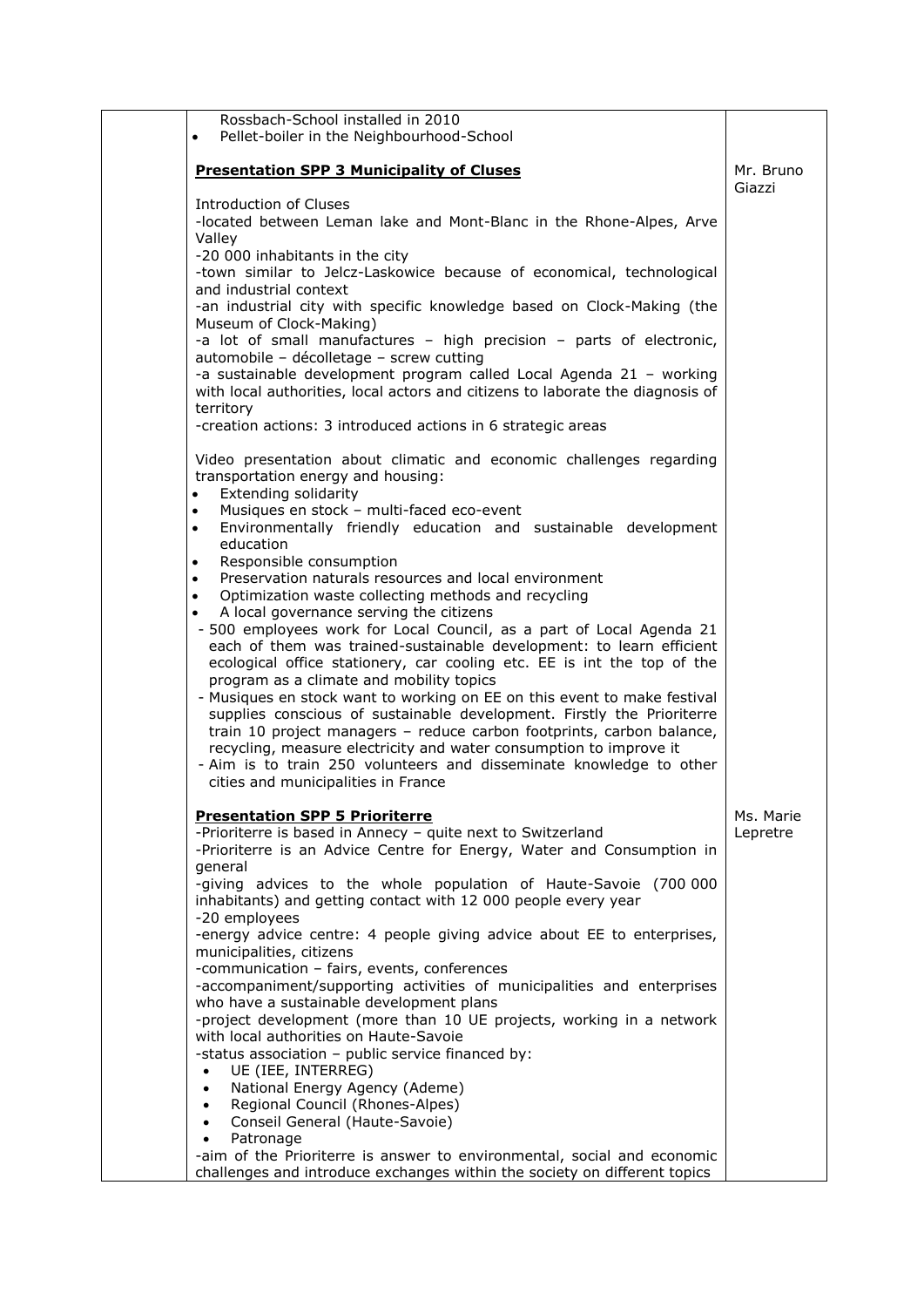|                                     | years - experience on these issues<br>-fair and events                                                                         | -having a part of Energy saving competition, project: "Energy<br>Neighbourhood" - changing energy consumption at homes<br>-do trainings on raising awareness of public on current topics (organic<br>food, CO <sub>2</sub> emission). This activity Prioriterre has been doing over 10<br>-EE workshops - raising awareness in school enterprises, eco-conception<br>Cluses and Prioriterre are sharing the actions of the sub-project                                                                                                                                                                                                                         |                      |
|-------------------------------------|--------------------------------------------------------------------------------------------------------------------------------|----------------------------------------------------------------------------------------------------------------------------------------------------------------------------------------------------------------------------------------------------------------------------------------------------------------------------------------------------------------------------------------------------------------------------------------------------------------------------------------------------------------------------------------------------------------------------------------------------------------------------------------------------------------|----------------------|
|                                     | May-December<br>2011                                                                                                           | 1 KOM (Poland) $\mathcal{V}$ (WP1)<br>1 action plan $\bigvee$ (WP1)<br>"Steering EU committee meeting": in December<br>with most organizers of eco-events. Co-<br>organized with Cluses (SPP3) (WP4)<br>Contribution to the flyer (WP5)                                                                                                                                                                                                                                                                                                                                                                                                                        |                      |
|                                     | January-June<br>2012                                                                                                           | 1 interregional meeting (HSA) (WP1)<br>5 trainings (Cluses & prioriterre) : 160<br>people (probably less) (WP3)<br>Article for the newsletter ? (WP5)                                                                                                                                                                                                                                                                                                                                                                                                                                                                                                          |                      |
|                                     | July-December<br>2012                                                                                                          | 1 interregional meeting (Sweden)<br>(WP1)<br>4 trainings (Cluses & prioriterre) : 120<br>people (probably more) (WP3)                                                                                                                                                                                                                                                                                                                                                                                                                                                                                                                                          |                      |
|                                     | January-June<br>2013                                                                                                           | 1 final SP conference (interregional meeting in<br>Germany) (WP1)<br>Suggestions/conclusions for improvement of<br>the trainings given by prioriterre & Cluses<br>(WP3)<br>Round table with all the actors of HSA<br>dealing with public eco-friendly events.<br>(WP4)<br>Work with Oskarshamn (SPP4) & Cluses on<br>the evaluation of the project methodology<br>(WP6)                                                                                                                                                                                                                                                                                        |                      |
| Kalmar                              |                                                                                                                                | -280 trained people (Cluses and Prioriterre)<br><b>Presentation SPP 4 Municipality of Oskarshamn</b><br>-Oskarshamn is part of the region Smaland and Blekinge<br>-3 different counties: Kroneberg, Kalmar, and Bleking, Oskarshamn is in                                                                                                                                                                                                                                                                                                                                                                                                                      | Ms. Eva<br>Hjälmered |
|                                     | counties and municipalities<br>-adopted climate strategies<br>total and as rest Europe actually<br>professor of the University | -ambitious energy objectives and policies on regional and local level in<br>-decided to became fossil fuel-free region<br>-high share in renewable energy, much higher than in the Sweden as<br>-many eco municipalities, sustainable municipalities created by Swedish<br>Energy Agency. Oskarshamn was the $1st$ sustainable municipality due to<br>-the University went to industries and municipalities to check for example<br>buildings how they become energy efficiency<br>-looking at process and support energy (lighting)<br>-SEA decided of international program status including 600 municipalities<br>-Oskarshamn - an international energy hub |                      |
| $\bullet$<br>$\bullet$<br>$\bullet$ | EIB<br><b>EIT</b><br><b>UBC</b>                                                                                                |                                                                                                                                                                                                                                                                                                                                                                                                                                                                                                                                                                                                                                                                |                      |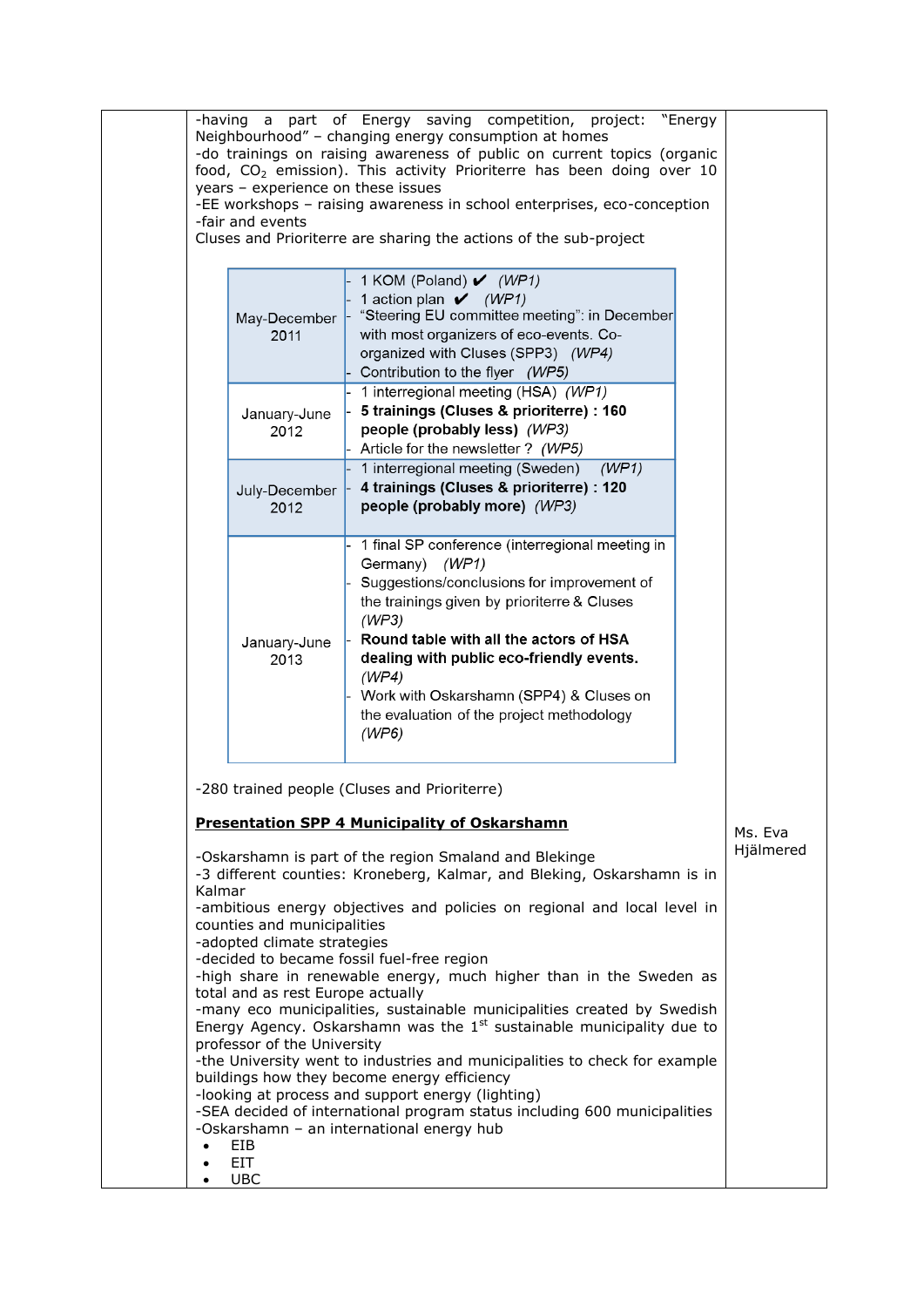|                    | -Oskarshamn is a member of the network of Union of the Baltic Cities<br>(over 100 memebr cities from 10 countries, 13 different commissions<br>-ITEST - Clean Water & Energy Efficiency - project about sewage<br>treatment, add het to biological treatment, then bacteria can start to<br>consume the Nitrogen and remove more Nitrogen and Phosphate; can be<br>excess heat from factories, district heating etc.<br>-LED - Light in Public Space - in the South Baltic Programme<br>-close cooperation with Linkoping University - education about more<br>efficient energy usage<br>-Nova Centre for University studies, research development has become<br>very good of custom making education, especially when it comes energy<br>education                                                                                                                                                                                                                                                                                                                                                                                                                                                                                                                                                                                                                                            |     |
|--------------------|------------------------------------------------------------------------------------------------------------------------------------------------------------------------------------------------------------------------------------------------------------------------------------------------------------------------------------------------------------------------------------------------------------------------------------------------------------------------------------------------------------------------------------------------------------------------------------------------------------------------------------------------------------------------------------------------------------------------------------------------------------------------------------------------------------------------------------------------------------------------------------------------------------------------------------------------------------------------------------------------------------------------------------------------------------------------------------------------------------------------------------------------------------------------------------------------------------------------------------------------------------------------------------------------------------------------------------------------------------------------------------------------|-----|
| 02                 | <b>Introduction of EEMTE sub-project</b>                                                                                                                                                                                                                                                                                                                                                                                                                                                                                                                                                                                                                                                                                                                                                                                                                                                                                                                                                                                                                                                                                                                                                                                                                                                                                                                                                       | All |
| $11:00 -$<br>13:30 | -overall budget: EUR 231.750,00<br>-project duration: June 2011 - May 2013<br>-a main topic in this project it's very important to know every conditions<br>and terms to realize our properly<br>-our experiences on the first project RIEEB EnercitEE showed us that's<br>not easy to do all reporting and administration work<br>-Andrzej shows Implementation Agreement - first project document sent<br>to all partners - it's agreement between Saxon State Ministry of the<br>Environment and Agriculture and Commune of Jelcz-Laskowice<br>-on the basis of this document LSPP will prepare Partnership Agreement<br>after this meeting and we must follow strictly the Application form and<br><b>INTERREG IVC rules</b><br>-it's very important to carry out all activities according to the budget lines<br>and time schedule<br>-there's a possibility to make some changes in budget lines but there is a<br>procedure after first reporting period<br>-Andrzej shows the time table with all activities and tasks for all partners<br>followed 6 work packages:<br>• WP 1 - Project Management and Coordination and Reporting<br>• WP 2 - Sub-Project Meetings, Conferences and Seminars<br>• WP 3 - Development of training tools<br>• WP 4 - Regional Trainings and Seminars<br>• WP 5 - Publication and Dissemination of Information<br>• WP 6 - Evaluation and Implementation |     |
|                    | WP 1 - Project Management and Coordination and Reporting<br>$\checkmark$ Roles and tasks<br>LSPP:<br>-responsible for implementation of sub-project<br>-coordinates the setting up of joint application<br>-carries out all activities and tasks as specified in AF<br>-responsible for the half year reporting (own and whole)<br>SPP:<br>-prepares 6-monthly Sub-Project Participant Report (SPPR) - activity and<br>financial report<br>- carries out all activities and tasks as specified in AF<br>-is in good communication with LSPP to provide support and information<br>← Explanation of reporting scheme<br>-for each 6-month period, reports on each project level have to be set<br>up:<br>• SPP report their expenditures in the SPPR<br>• Regional Managers report their expenditures in Regional Report<br>These report have to be sent to the controller and after control<br>confirmation all SPPs send their own certified SPPR to Regional Manager<br>(original) and to LSPP (copy). LSPP compile all SPPRs to one Sub-Project                                                                                                                                                                                                                                                                                                                                             |     |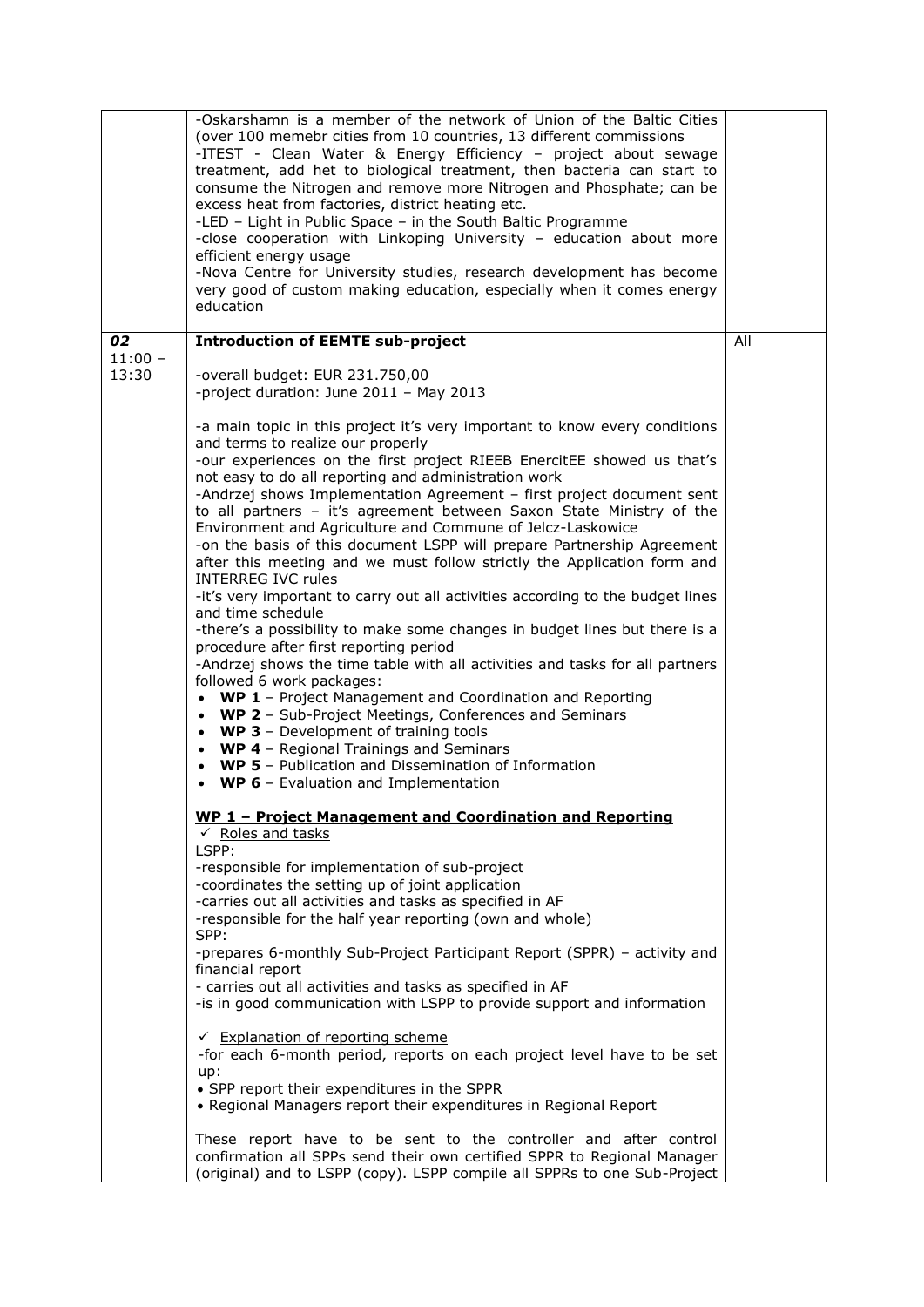| Report (which does need to be certified) and send to Mini-Programme<br>Coordination Office<br>• MPCO reports all expenditures within EnercitEE in Progress Report                                                                                                                                                                                                                                                                                                                                                                 |  |
|-----------------------------------------------------------------------------------------------------------------------------------------------------------------------------------------------------------------------------------------------------------------------------------------------------------------------------------------------------------------------------------------------------------------------------------------------------------------------------------------------------------------------------------|--|
|                                                                                                                                                                                                                                                                                                                                                                                                                                                                                                                                   |  |
| ← Explanation of reporting deadlines<br>-it's very important to keep that dates                                                                                                                                                                                                                                                                                                                                                                                                                                                   |  |
| -LSPP and SPP4 reporting:<br>The average monthly exchange rate set by the Commision of the last<br>month of the reporting period is used. For example 1 <sup>st</sup> period the<br>exchange rate will be from end of November<br>http://ec.europa.eu/budget/inforeuro/index.cfm?Language=en                                                                                                                                                                                                                                      |  |
| $\checkmark$ Description of budget lines, especially BL 4 - External expertise and<br>services<br>-all activities will be separately documented<br>-invoices/accounts should be correctly recorded and supported<br>-keep all accounting documentation<br>-each SPP commits to a keeping separate accounting system only for the<br>sub-project (see partnership agreement §5)                                                                                                                                                    |  |
| -LSPP will send to all Partners the Application Form - latest version after<br>contact with MPCO and explain with Ms. Mante SPP 2 budget reallocation<br>(preparation costs) before 1 <sup>st</sup> reporting period<br>-don't overspend amounts in particular periods<br>-spending must be balanced<br>-important is to fill timesheets (Staff)<br>-Katarzyna shows SPPR template and statement of eligible expenditures<br>and explain how to fill its<br>These all document are strictly created according to the INTERREG IVC |  |
| manual.                                                                                                                                                                                                                                                                                                                                                                                                                                                                                                                           |  |
|                                                                                                                                                                                                                                                                                                                                                                                                                                                                                                                                   |  |
| WP 2 - Sub-Project Meetings, Conferences and Seminars<br>&                                                                                                                                                                                                                                                                                                                                                                                                                                                                        |  |
| WP 4 - Regional Trainings and Seminars                                                                                                                                                                                                                                                                                                                                                                                                                                                                                            |  |
| -general discussion about planning dates of sub-project meetings,<br>regional trainings and seminars                                                                                                                                                                                                                                                                                                                                                                                                                              |  |
| -looking for date mid-term meeting in France (SPP3 & SPP 5) maybe after<br>the festival Musique en stock (June 2012) - Marie propose to discuss date<br>by e-mails, 2 or 1,5 days, sharing experiences, progress of project and<br>good practices, proposal documents for EEMTE manual                                                                                                                                                                                                                                            |  |
| -next meeting in Sweden - September 2012 - discussion about<br>exchanging experiences between partners. Marie propose<br>only<br>3 interregional meetings within EEMTE. Andrzej clarify that there are<br>4 meetings in AF - one of the main idea of the project is exchange and<br>take these experiences directly from partners - site visits are very<br>important                                                                                                                                                             |  |
| -Eva propose LSPP site visit in Oskarshamn - Nova - fill date in 3rd<br>reporting period WP4 (maybe September 2012)                                                                                                                                                                                                                                                                                                                                                                                                               |  |
| -Mr. Akradiusz Suliga explain that we have to contact to MPCO about<br>changing the number of interregional meetings, so Partners decide to find<br>solution about meeting in Sweden on mid-term meeting in France (June<br>2012). We can make some changes but not now - in 2 <sup>nd</sup> report                                                                                                                                                                                                                               |  |
| -Carla asks about requirements by organize web conference - discuss<br>about equipment and needed time                                                                                                                                                                                                                                                                                                                                                                                                                            |  |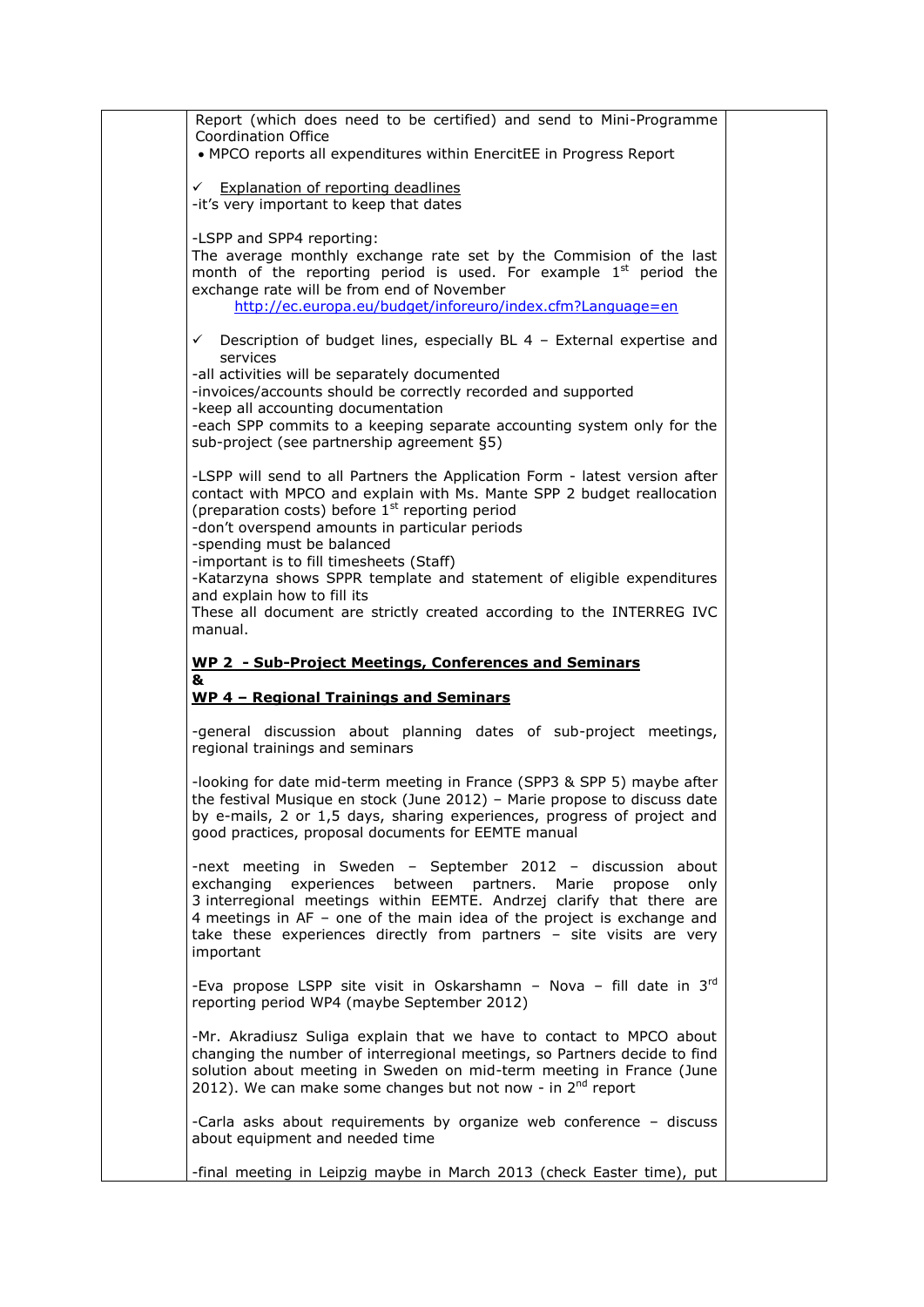|                  | together our developed materials into EEMTE manual (final document of                                                                                                                                                                                                                                           |     |
|------------------|-----------------------------------------------------------------------------------------------------------------------------------------------------------------------------------------------------------------------------------------------------------------------------------------------------------------|-----|
| 03               | the project)<br>WP 3 - Development of training tools                                                                                                                                                                                                                                                            | All |
| $15:00 -$        |                                                                                                                                                                                                                                                                                                                 |     |
| 17:00            | LSPP: major input in EEMTE is to develop term of plan of energy<br>consumption & energy strategy for Commune of Jelcz-Laskowice - 7<br>workshop sessions for municipal staff                                                                                                                                    |     |
|                  | $SPP$ 2: training concept until end of 2011 - document referring to pilot<br>seminars and site visits (reach target groups, reach materials)<br>SPP 3 & SPP 5: action plan (who, when, how many people will be trained)<br>$-$ a document                                                                       |     |
|                  | SPP 4: teaching materials - meeting with Simonette de Groot, meeting in<br>Linköping University                                                                                                                                                                                                                 |     |
|                  | $SPP$ 2: teaching materials (in 3 <sup>rd</sup> period) - discuss with education<br>institutions what kind of materials will be prepare                                                                                                                                                                         |     |
|                  | WP 5 - Publication and Dissemination of Information                                                                                                                                                                                                                                                             |     |
|                  | -as it state in AF we have to prepare: flyers, manuals, guides, press<br>releases and EnercitEE newsletters                                                                                                                                                                                                     |     |
|                  | -first duty: EEMTE flyer in English and in national languages of Partners<br>-Katarzyna shows flyer of $1st$ project (SP 9 RIEEB)                                                                                                                                                                               |     |
|                  | -Katarzyna and Andrzej will create a proposal of EEMTE flyer and send to<br>all, then Partners will put their contribution of text or pictures / develop it<br>until end of this year                                                                                                                           |     |
|                  | -1000 copies of flyer to disseminate $-200$ each of partner (see output<br>indicators): in a different way (printed, on-line)                                                                                                                                                                                   |     |
|                  | - 1 <sup>st</sup> period: 2 EnercitEE newsletter and 2 press releases (LSPP & SPP 2)-<br>LSPP: about kick-off meeting                                                                                                                                                                                           |     |
|                  | SPP 2: activities in this year (short information)<br>-EnercitEE newsletter and press releases: before or after seminars,<br>training sessions, site visits                                                                                                                                                     |     |
|                  | WP 6 - Evaluation and Implementation                                                                                                                                                                                                                                                                            |     |
|                  | -period 4: EEMTE Manual - compilation of all training tools documents,<br>experiences concerning dissemination information about EE, energy<br>saving behavior, compilation of 2 teaching materials (SPP 4), new<br>methodology of training staff, remarks and conclusions after Round<br>Tables and eco-events |     |
|                  | -teaching materials will be prepare in each national language (WP 3)<br><b>LSPP &amp; SPP 2:</b>                                                                                                                                                                                                                |     |
|                  | • develop materials concerned training of municipal staff<br>LSPP:                                                                                                                                                                                                                                              |     |
|                  | · guide for municipal staff who will prepare Energy Strategy for<br>Commune of Jelcz-Laskowice<br>SPP3 & SPP 5 and SPP 4:                                                                                                                                                                                       |     |
|                  | . new methodology of training staff, volunteers, constructors,<br>improvement                                                                                                                                                                                                                                   |     |
|                  | -qualitative and quantitative evaluation of entire project methodology:<br>compare training methods with reality after organized trainings and<br>events $\rightarrow$ good practices to share with different municipalities<br>-results: number of trained people                                              |     |
|                  | -survey as an idea of evaluation (check results)                                                                                                                                                                                                                                                                |     |
| 14 <sup>th</sup> | Short summary of previous day                                                                                                                                                                                                                                                                                   | All |
| <b>October</b>   | -signing of the Partnership Agreement:                                                                                                                                                                                                                                                                          |     |
| 04 and<br>05     | • the EEMTE activities has to completed<br>. each Partner must sign this document                                                                                                                                                                                                                               |     |
| $09:00 -$        | -complementation names of signatories (SPP 4 and SPP 2)                                                                                                                                                                                                                                                         |     |
| 11:00            | · Minutes, EEMTE activities, Implementation Agreement, AF latest                                                                                                                                                                                                                                                |     |
|                  | version and finances of the project will be an integral part of the                                                                                                                                                                                                                                             |     |
|                  | Partnership Agreement (as appendix)                                                                                                                                                                                                                                                                             |     |